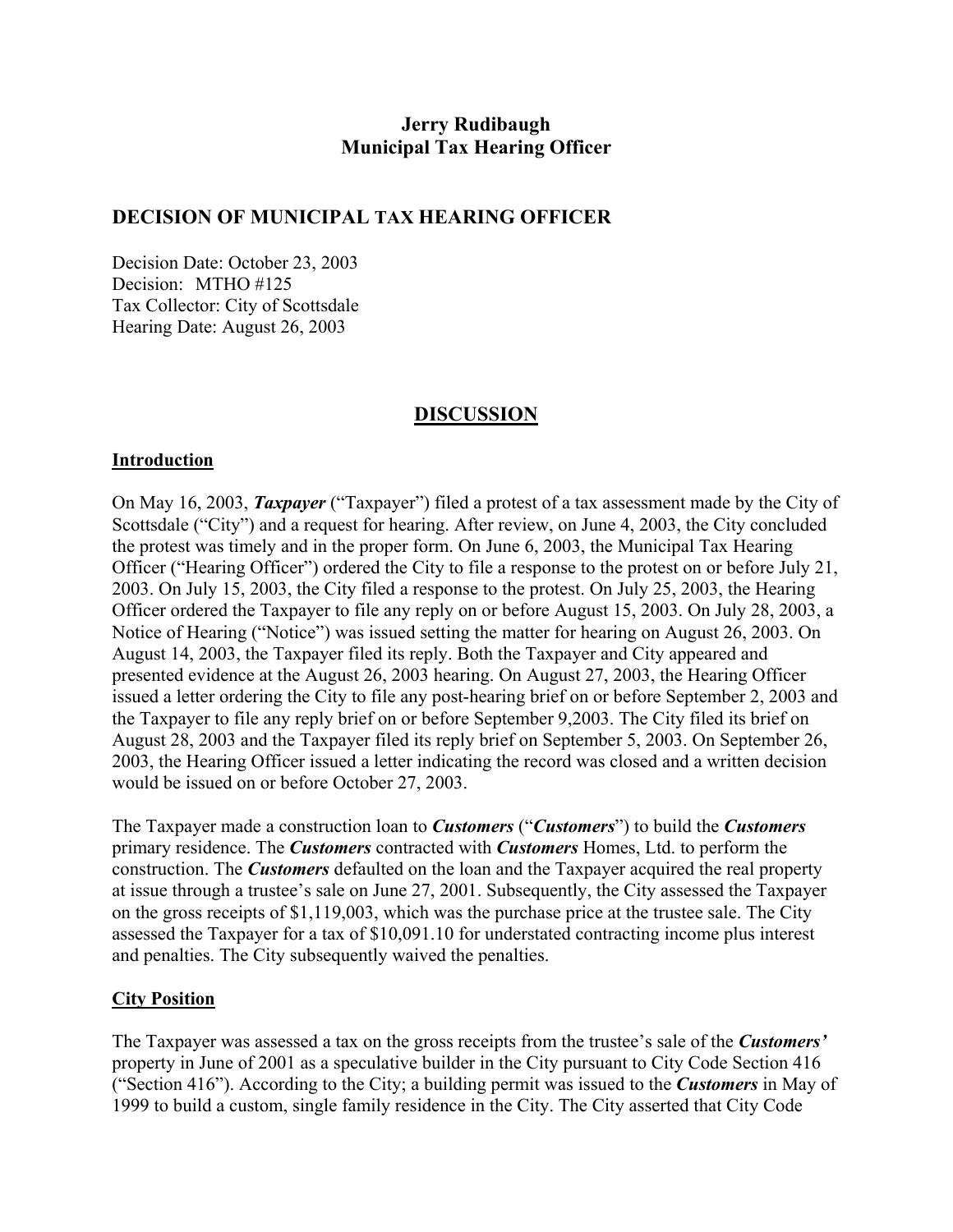Section 100 ("Sectionl00") defines a speculative builder as an owner-builder who sells or contracts to sell improved real property consisting of a custom home regardless of the stage of completion of such home. Further, Section 100 defines an owner-builder as an owner of real property who by himself or through others constructs or has constructed any improvement to real property. The City asserted that City Code Section 595 ("Section 595") provides for a collection of taxes when there is a successor to a speculative builder and the tax has not been paid. Section 595 provides as follows:

"Any person who purchases, or who acquires by foreclosure, by sale under trust deed or warranty deed in lieu of foreclosure, or by any other method, improved real property or a portion of improved real property for which the Privilege Tax imposed by this Chapter has not been paid shall be responsible for payment of such tax as a speculative builder or ownerbuilder, as provided in Sections 416 and 417."

Based on the facts and arguments set forth above, the City argued that there was a speculative builder sale when the Taxpayer obtained the improved real property from the *Customers* at the trustee sale. The City asserted that since the *Customers* never paid the tax, the Taxpayer was liable as a successor in interest.

In response to the Taxpayer's argument that the tax is premature pursuant to City Code Section 417 ("Section 417"), the City argued that Section 417 does not apply, According to the City, Section 417 only applies to improved property that has not been sold or transferred by a speculative builder. The City asserted that the Taxpayer's claim that the sale should be exempt pursuant to City Regulation 416.1 ("Regulation 416.1") is not valid. According to the City, Regulation 416.1 lists specific criteria for the sale to be considered exempt. The first criteria listed is that the property must have actually been used as a principal place of family residence. In this case, the City asserts the improved property was never occupied. The City argued that the Taxpayer's assertion that the transaction should be exempt pursuant to City Code Section 270 ("Section 270") is erroneous. According to the City, Section 270 only applies to persons not required to be licensed and the Taxpayer is engaged in business and required to have a license. Lastly, the City asserts the Taxpayer's argument that equity requires the City to pursue collection from the prior owner is also erroneous. According to the City, they apply Section 595 consistently to all businesses in the City and it would be unfair to competitors to treat the Taxpayer differently. Based on all the above, the City requested the assessment be upheld.

#### **Taxpayer Position**

The Taxpayer argued that the imposition of a tax was premature pursuant to City Code Section 417 ("Section 417") which requires the expiration of 24 months after all improvement to the property has been substantially completed. According to the Taxpayer, the improvements were not substantially completed at the time of Taxpayer acquired the property. Secondly, the Taxpayer argued that the transaction would be exempt pursuant to City Regulation 416.1 ("Regulation 416.1") as a homeowner's .bona fide non-business sale. Thirdly, the Taxpayer argued the transaction would be exempt pursuant to City Code Section 270(a)(3) & (b) as a nonlicensed business. Fourth, the Taxpayer argued that the City should be required to make a reasonable effort to collect the tax from the *Customers* prior to assessing the Taxpayer. Lastly,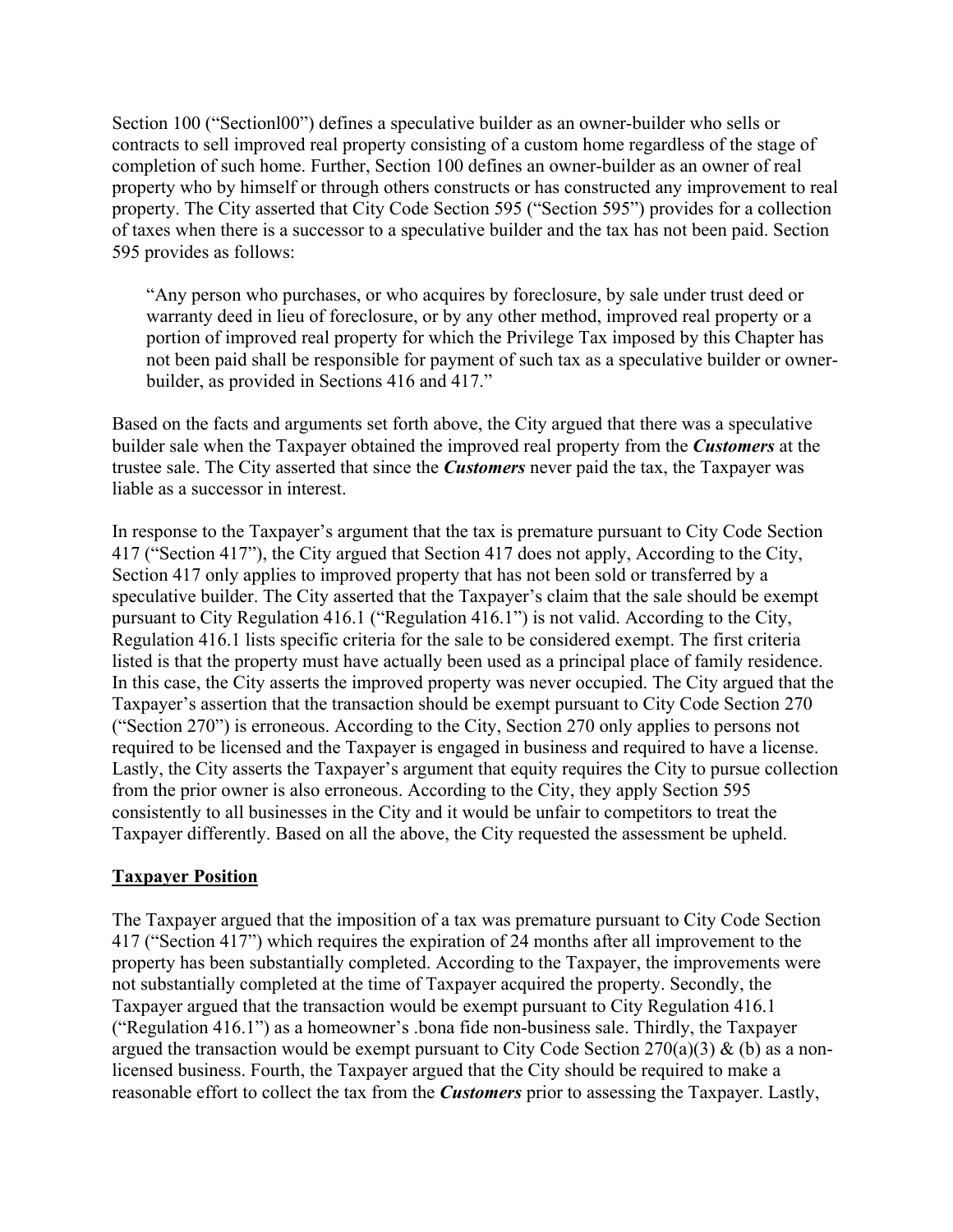the Taxpayer argued that the transaction in question was exempt from taxation pursuant to Section 416(b)(4), which provides for certain exclusions of gross income from the sale of partially improved residential real property. The Taxpayer asserted that if an owner built a home for himself that somehow rises to the level of a speculative builder, he should be given the benefit of the doubt and allowed the protection of Section 416(a)(4) and Section 416(b)(4). Based on the above, the Taxpayer requested the City's assessment be denied.

#### **ANALYSIS**

Clearly, the *Customers* were owner-builders pursuant to Section 100. The *Customers* were in the process of building a custom home for their own use when it was transferred to the Taxpayer pursuant to a Deed of Trust. Such a transfer was a sale under the City Code. As a result, the *Customers* were subject to a tax on the sale pursuant to Section 416. While the improved property was not fully completed, Section 100 provides that the sale of a custom home by an owner-builder is a taxable speculative builder sale regardless of the stage of completion of such home. While the Taxpayer argued that the partially improved residential real property definition applies to the transfer in this case, the Hearing Officer must disagree. The definition in Section 416(a)(4) applies to property being developed for sale to individual homeowners. That was not the case for the *Customers'* property. Section 416(b)(4) refers to partially improved residential real property as defined in Section 41  $6(a)(4)$ . As we previously concluded Section 41 $6(a)(4)$ does not apply and as a result Section 416 (b)(4) does not apply either. Based on all the above, the *Customers* had a taxable sale from the transfer of their improved property to the Taxpayer. Further, since the *Customers* did not pay the taxes and the Taxpayer was the successor in interest pursuant to Section 595 and thus responsible for the payment of the tax. Accordingly, the protest of the Taxpayer should be denied.

#### **FINDINGS OF FACT**

- 1. On May 16, 2003, the Taxpayer filed a protest of a tax assessment made by the City and a request for a hearing.
- 2. After review, the City concluded on June 4, 2003 that the protest was timely and in proper form.
- 3. On June 6, 2003, the Hearing Officer ordered the City to file a response to the protest on or before July 21, 2003.
- 4. On July15, 2003, the City filed a response to the protest.
- 5. On July 25, 2003, the Hearing Officer ordered the Taxpayer to file any reply on or before August 15, 2003.
- 6. On July 28, 2003, a Notice was issued setting the matter for hearing on August 26, 2003.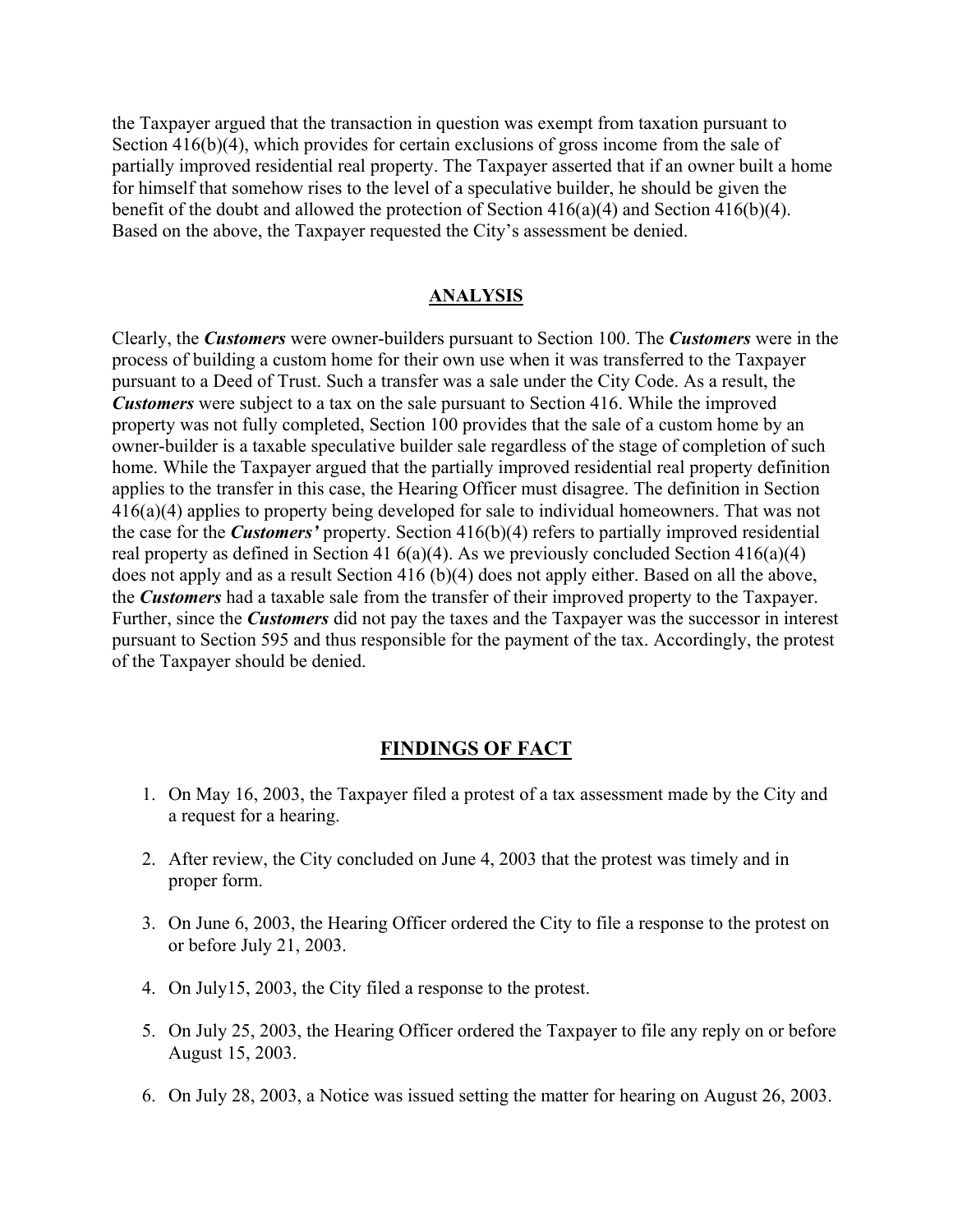- 7. On August 14, 2003, the Taxpayer filed its reply.
- 8. Both the Taxpayer and City appeared and presented evidence at the August 26, 2003 hearing.
- 9. On August 27, 2003, the Hearing Officer issued a letter ordering the City to file any posthearing brief on or before September 2, 2003 and the Taxpayer to file any reply brief on or before September 9, 2003.
- 10. The City filed its brief on August 28, 2003 and the Taxpayer filed its reply brief on September 5, 2003.
- 11. On September 26, 2003, the Hearing Officer issued a letter indicating the record was closed and a written decision would be issued on or before October 27, 2003.
- 12. The Taxpayer made a construction loan to the *Customers* to build the *Customers'*  primary residence.
- 13. The *Customers* contracted with *Customers* Homes, Ltd. to perform the construction.
- 14. The *Customers* defaulted on the loan and the Taxpayer acquired the real property at issue through a trustee's sale on June 27, 2001.
- 15. Subsequently, the City assessed the Taxpayer on the gross receipts of \$1,119,003 which was the purchase price at the trustee sale.
- 16. The City assessed the Taxpayer for a tax of \$10,091.10 for understated contracting income plus interest and penalties.
- 17. The City subsequently waived the penalties.
- 18. A building permit was issued to the *Customers* in May of 1999 to build a custom, single family residence in the City.
- 19. The *Customers'* home was partially completed when the property was transferred to the Taxpayer.

#### **CONCLUSIONS OF LAW**

- 1. Pursuant to ARS Section 42-6056, the Municipal Tax Hearing Officer is to hear all reviews of petitions for hearing or redetermination under the Model City Tax Code.
- 2. Section 416 authorizes a tax on the gross income from the business activity of engaging in the business as a speculative builder.